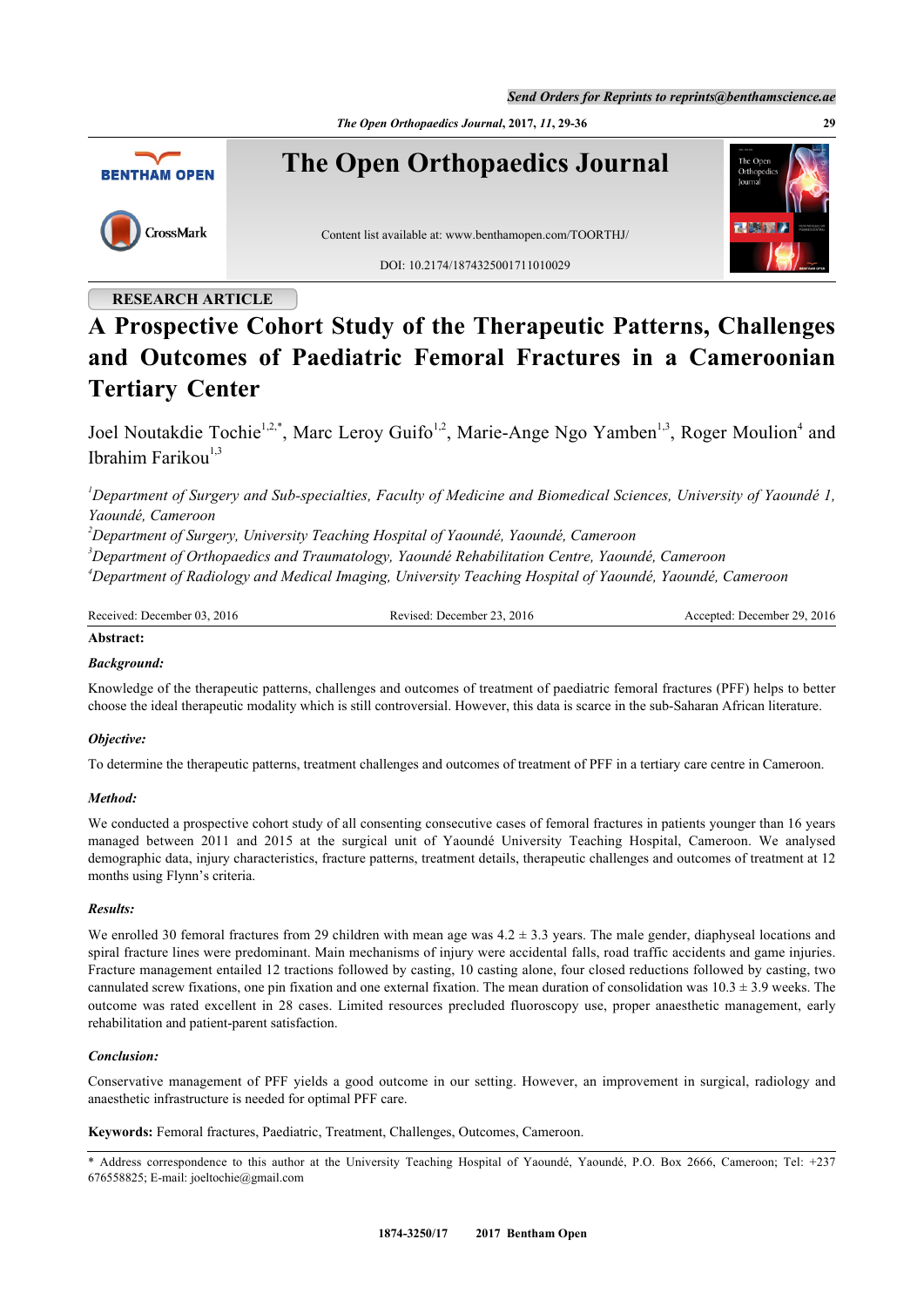## **INTRODUCTION**

Femoral fractures occur at a rate of 20 per 100,000 children in the USA, representing 1.6% of all paediatrics fractures [1], yet they inflict significant adverse physical, social, psychological, and financial impacts to both affected children [an](#page-6-0)d parents [2]. They are more common amongst males [1, 3]. Their incidence is bimodal: first peaking between two and four [ye](#page-6-1)ars and later during adolescence [3, 4]. The [a](#page-6-0)e[ti](#page-6-2)ologies are often age-dependent and include traffic accidents, unintentional injuries (falls and games), ch[ild](#page-6-2) [a](#page-6-3)buse and pathological states [\[3](#page-6-2), [4](#page-6-3)].

There is still no consensus on the best method of managing paediatric femoral fractures, especially diaphyseal fractures. Evidence from a recent systematic review of randomized controlled trials did not ascertain the efficacy of conservative management over surgical management of femoral shaft fractures and vice versa, in terms of long-term functional outcome [\[5](#page-6-4)]. The choice between conservative and surgical treatment has traditionally been multifactorial, influenced by age and weight of the child, associated injuries, the fracture characteristics, institutional or surgeons' preferences, economic and social concerns [\[5](#page-6-4) - [7\]](#page-6-5). Due to rapid bone remodelling, most of the femoral fractures in children younger than six years can be managed conservatively by traction and plaster-cast immobilization [[8\]](#page-7-0). After six years of age, femoral shaft fractures in particular, managed non-operatively may be complicated by loss of reduction, mal-union and poor school attendance[[3,](#page-6-2) [8\]](#page-7-0). Thus, the best treatment option between 6 and 15 years of age is controversial [\[2](#page-6-1), [8](#page-7-0) - [10](#page-7-1)]. Over the last two decades, there has been a preference for surgical reduction of these fractures in children older than six years of age [[6,](#page-6-6) [8](#page-7-0)]. This preference stems from early mobilization, shorter hospital stay and avoidable detrimental psychological and financial losses experienced by patients and members of their families [[2,](#page-6-1) [3,](#page-6-2) [8\]](#page-7-0). Moreover, the use of flexible intramedullary nailing has revolutionized the treatment of paediatric femoral fractures by improving on cost-effective results; early union due to repeated micro-motion at fracture site, respect for the physeal plates, early ambulation, minimal scaring, easy implant removal and tremendous patient satisfaction [[8](#page-7-0), [11](#page-7-2)]. However, this surgical option coupled with other invaluable health care infrastructures like fluoroscopy are still inexistent in many low-income countries, hindering efforts for current goal standard surgical reduction of paediatric femoral fractures [[11\]](#page-7-2). Few studies have been published on paediatric femoral fractures in resource-constraint environments like the sub-Saharan African region [\[11](#page-7-2), [12](#page-7-3)]. Hence, we proposed this study to determine the therapeutic patterns, treatment challenges and outcomes of the treatment of paediatric femoral fractures in the surgical unit of a tertiary center of Cameroon. The research goal is to provide some evidence which may guide clinicians make informed decisions in their choices of therapeutic strategies for paediatrics femoral fractures in resource-limited settings.

#### **MATERIALS AND METHODS**

We carried out a prospective cohort study of all cases of paediatric femoral fractures managed between 2011 and 2015 at the surgical unit of Yaoundé University Teaching Hospital, Cameroon. Patient inclusion criteria were an age younger than 16 years; treated for non-pathological femoral fractures and followed-up for a year in the aforementioned hospital; informed consent given by the patient, parents or guardians; adequate radiological documentation. Using a structured questionnaire, all consenting consecutive participants were recruited on admission, and then examined clinically and radiologically in less than 30 minutes. Treatment was surgical or non-surgical depending on the patient's age, weight, associated injuries, the location and pattern of the fracture, economic and social concerns. Variables studied were demographique parameters, mechanisms of injury, clinical and radiological findings confirmatory of femoral fracture, fracture classification by the AO system [\[13\]](#page-7-4) or Salter Harris classification where appropriate, details of treatment adopted, duration of immobilization and length of hospital stay. Additionally, we studied therapeutic challenges pertaining to the availability and type of anaesthetic management, availability of an intra-operative fluoroscopy and financial constraints of parents or guardians. The outcome of treatment at 12 months of follow-up was evaluated by fracture consolidation time and the occurrence of complications such as compartment syndrome, cast contact dermatitis, bed sores, angular deformity, non-union, limb length discrepancy, infection, refracture, amyotrophy or knee ankylosis

All patients underwent periodic clinical and radiological evaluation at intervals of 2, 6, 8, 12 and 24 weeks, as necessary if there was angulation post initial fracture reduction or suspected malunion. For operative treatment, weight bearing was allowed when the construct was stable. Following non-operative management, weight bearing was allowed at cast removal. The outcome of treatment was assessed as excellent, good or bad using the Flynn's criteria [[11](#page-7-2)] Table **[1](#page-2-0)**.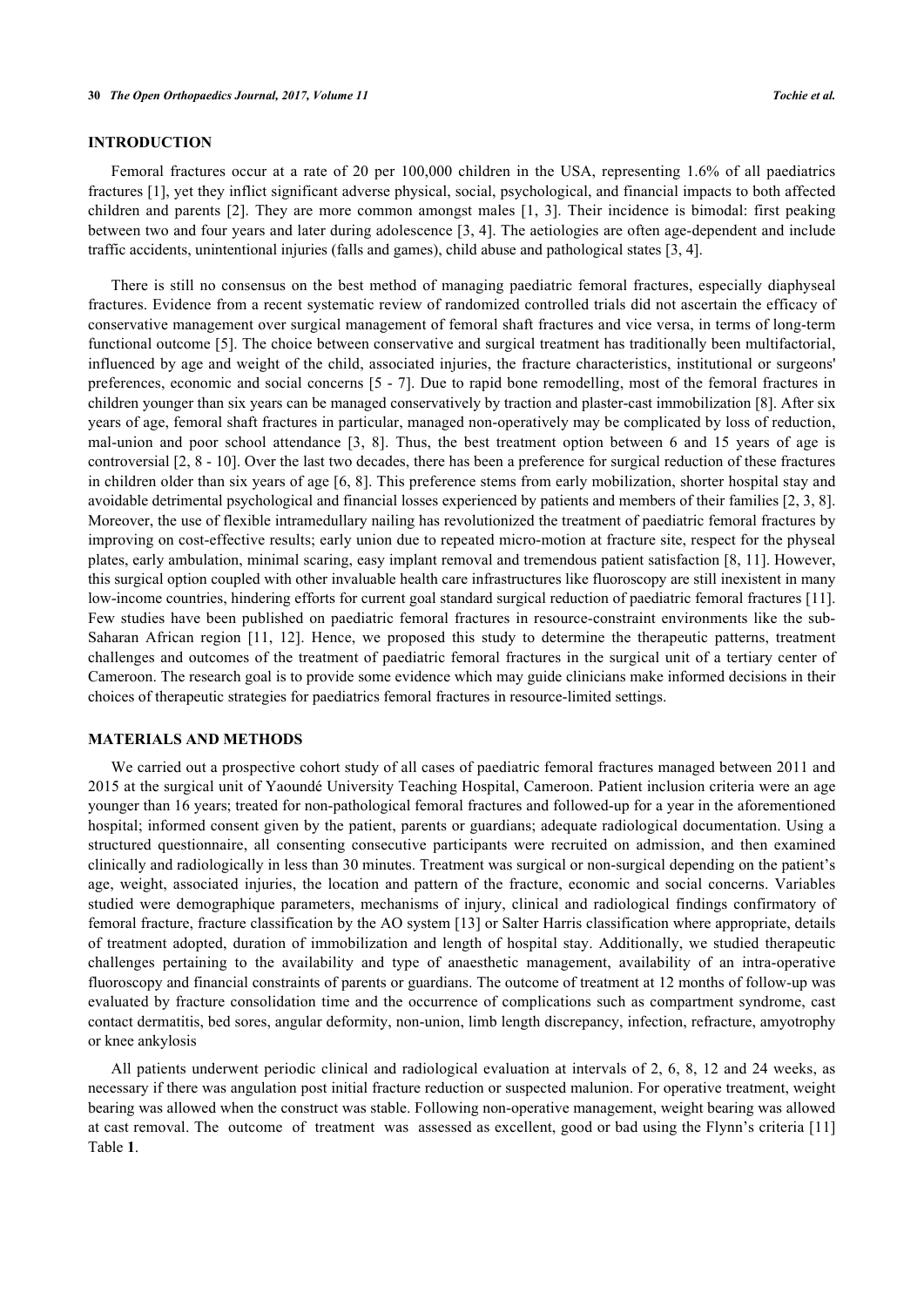| <b>Features</b>         | Excellent                  | Good                  | Poor                                           |  |
|-------------------------|----------------------------|-----------------------|------------------------------------------------|--|
| Limb length discrepancy | $\leq 1$ cm                | $\leq$ 2 cm           | $>2$ cm                                        |  |
| Angulation in degree    | $\leq$ 5 cm<br>$5 - 10$ cm |                       | $>10$ cm                                       |  |
| Pain                    | Absent                     | Absent                | Present                                        |  |
| Complication            | Absent                     | Minor and<br>resolved | Major complication<br>and/or lasting morbidity |  |

#### <span id="page-2-0"></span>**Table 1. Flynn's criteria for assessment of treatment.**

The data obtained were entered into Epi info 3.5.1 statistical software. All the variables were distributed in the form of simple frequencies. Means of numerical variables were reported and the threshold for statistical significance set at 0.05. Patients loss of follow-up were excluded from the final analysis.

## **RESULTS**

#### **General Characteristics of Participants and Fracture Details**

During the study period, we managed 30 femoral fractures from 29 children representing 20% of all paediatric fractures managed in our hospital. These were 18 males and 11 females with a sex ratio of 1.6. Their mean age was 4.2  $\pm$  3.3 years with a median of 3 years. Their ages ranged from 4 days to 13 years and the most represented age group was 0-5 years (76%). The mechanisms of injury were eleven (38%) accidental falls, nine (31%) road traffic accidents, seven (24%) game injuries, and two (7%) obstetrical injuries (Table **[2](#page-3-0)**). Four patients presented with associated injuries to the head and clavicule; humerus; tibia; soft tissues. All fractures were closed. The affected femoral bone segments in decreasing frequencies were; 23 diaphyseal, five proximal and two distal femoral segments.

#### **Therapeutic Patterns**

Twenty-one (72.4%) fractures were managed within 24 hours of injury. The fracture line in diaphyseal fractures was spiral in 14 (60.9%) cases, oblique in six (26.1%) cases, transverse in two (8.7%) cases and communited in one (4.3%) case. Twenty six (86.7%) fractures were managed by non-operative or conservative methods namely; 12 by traction followed by plaster cast immobilisation (Fig. **[1](#page-2-1)**), 10 by plaster cast immobilization alone (Fig. **[2](#page-2-2)**) and four by closed reduction followed by casting. Surgical fixations involved open reduction and cannulated screws fixation in two cases (Fig. **[3](#page-3-1)**), pin fixation in one case and one case of external fixation.

<span id="page-2-2"></span><span id="page-2-1"></span>

**Fig. (1).** Fractures of both femurs in a three-year old child managed by skin traction followed by casting.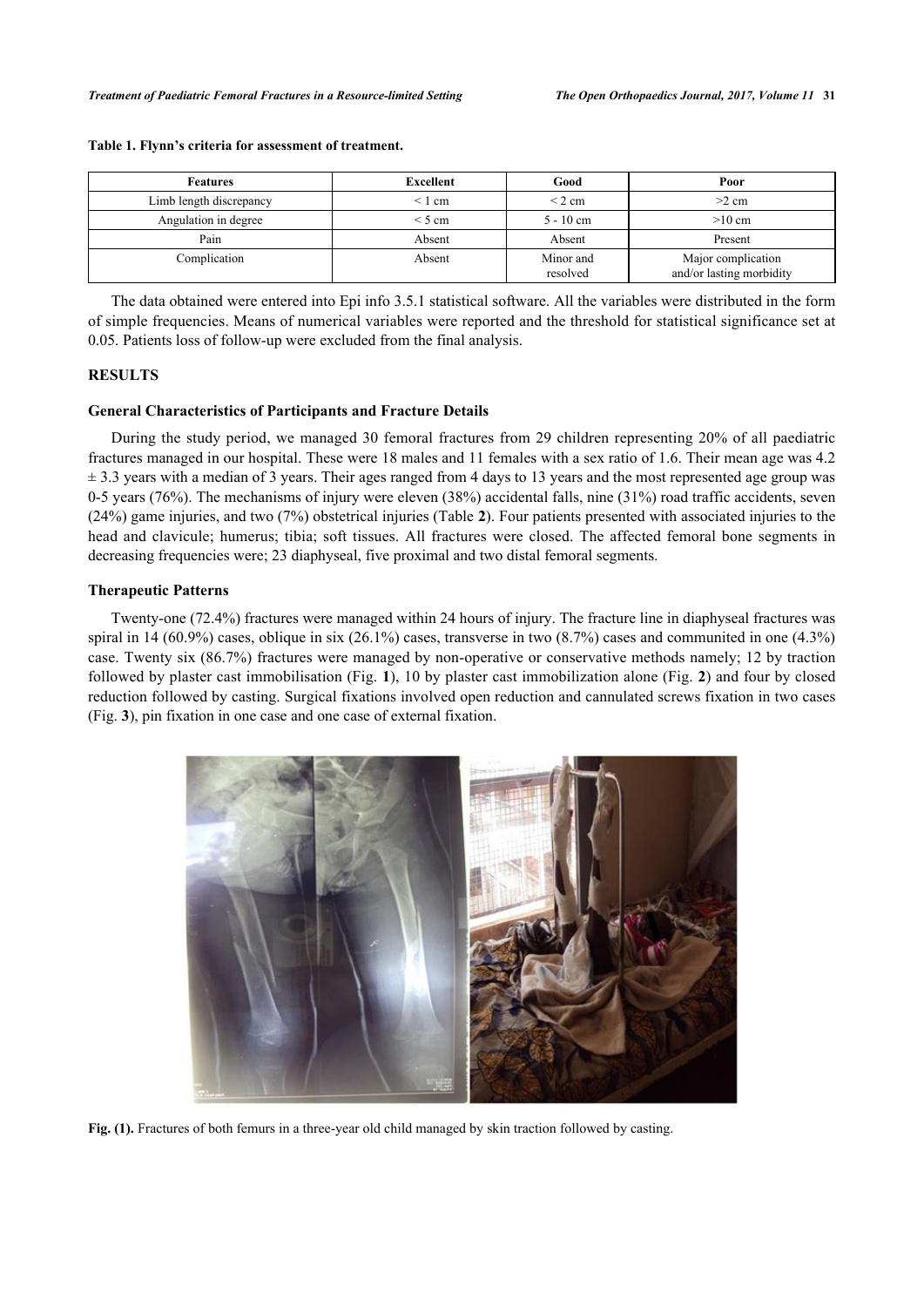

**Fig. (2).** A spiral femoral shaft fracture managed by a single-leg spica cast in a five-year old child.

<span id="page-3-1"></span>

**Fig. (3).** Delbet type I fracture (right) in an 8-year-old girl treated by cannulated screw fixation (left).

<span id="page-3-0"></span>**Table 2. Characteristics of paediatric femoral fractures managed.**

| Case           | Age Sex      |              | <b>Mechanism of</b><br>injury | AO<br>class | Other<br>injuries  | <b>Mode of treatment</b> | Type of<br>anaesthesia | Complication | Outcome   |
|----------------|--------------|--------------|-------------------------------|-------------|--------------------|--------------------------|------------------------|--------------|-----------|
|                | 5 years      | M            | Game                          | 3.2.A.1.2   | None               | conservative             | None                   | None         | Excellent |
| $\overline{c}$ | 2 years      | M            | Fall                          | 3.2.A.1.2   | None               | conservative             | None                   | None         | Excellent |
| 3              | 3 years      | M            | Fall                          | 3.3.A.1.1   | None               | conservative             | None                   | None         | Excellent |
| $\overline{4}$ | 22<br>months | M            | Game                          | 3.2.A.2.2   | None               | conservative             | None                   | None         | Excellent |
| 5              | 3 years      | M            | Fall                          | 3.2.A.1.3   | None               | conservative             | None                   | None         | Excellent |
| 6              | 5 years      | M            | <b>RTA</b>                    | 3.2.A.1.2   | Humerus            | conservative             | <b>GA</b>              | None         | Excellent |
| 7              | 3 years      | F            | Fall                          | 3.2.A.1.2   | None               | conservative             | <b>GA</b>              | None         | Excellent |
| 8              | 4 years      | M            | Game                          | 3.2.A.1.1   | None               | conservative             | None                   | None         | Excellent |
| 9              | 3 years      | M            | Game                          | 3.2.A.1.1   | None               | conservative             | None                   | None         | Excellent |
| 10             | 11<br>months | F            | <b>RTA</b>                    | 3.2.A.1.2   | None               | conservative             | None                   | None         | Excellent |
| 11             | 4 days       | M            | Birth injury                  | 3.2.A.1.2   | None               | conservative             | None                   | None         | Excellent |
| 12             | 2 years      | F            | Fall                          | 3.2.A.2.1   | None               | conservative             | None                   | None         | Excellent |
| 13             | 12<br>years  | M            | <b>RTA</b>                    | 3.2.A.2.1   | None               | conservative             | None                   | None         | Excellent |
| 14             | 8 years      | $\mathbf{F}$ | Fall                          | 3.1.A.1.2   | None               | conservative             | None                   | None         | Excellent |
| 15             | 8 years      | M            | <b>RTA</b>                    | 3.1.A.2.1   | Head +<br>Clavicle | conservative             | None                   | None         | Excellent |
| 16             | 3<br>months  | $\mathbf{F}$ | Fall                          | 3.2.A.2.2   | None               | conservative             | None                   | None         | Excellent |
| 17             | 15<br>months | M            | <b>RTA</b>                    | 3.3.A.2.2   | None               | conservative             | None                   | None         | Excellent |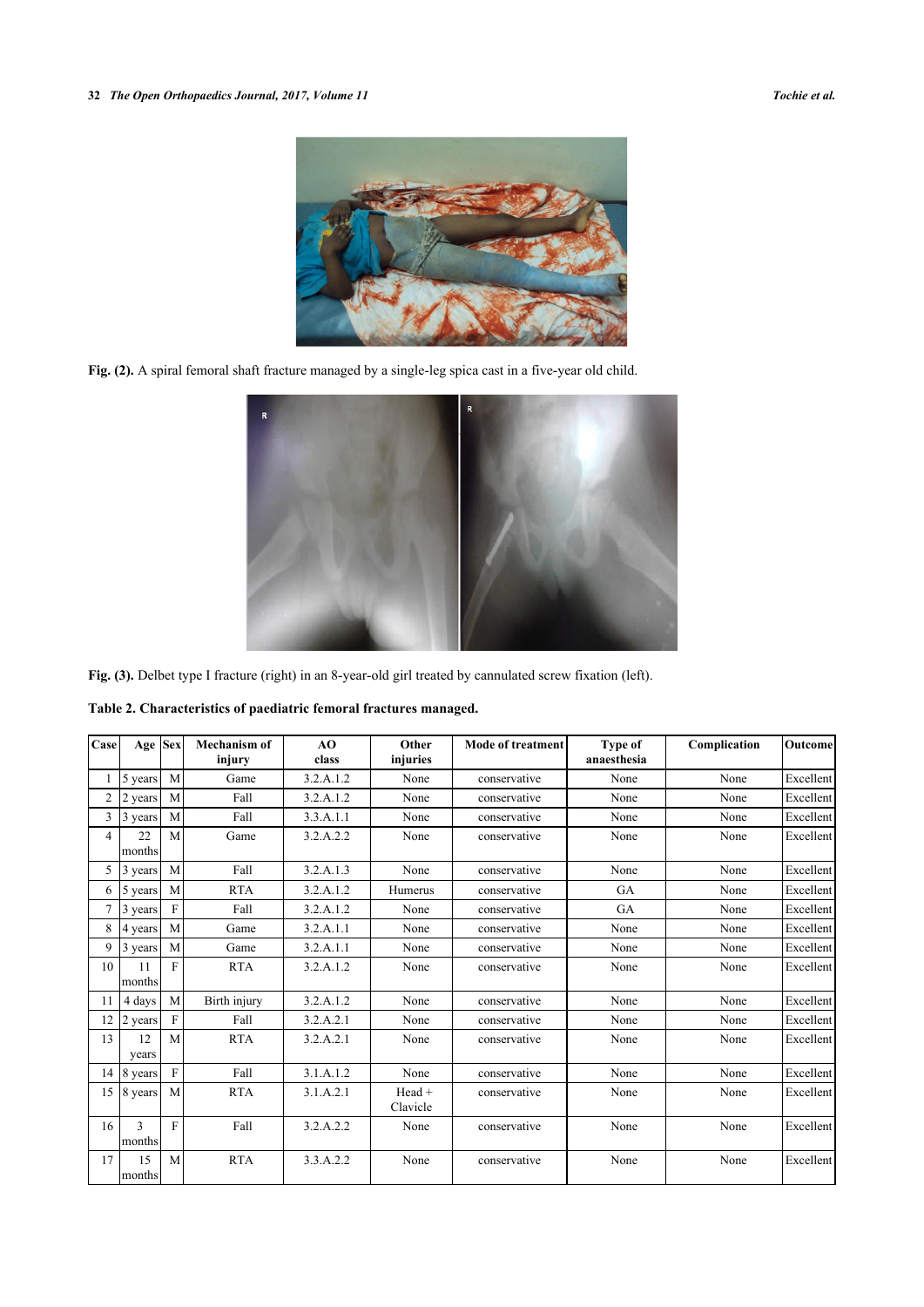| Case | Age Sex       |              | <b>Mechanism of</b><br>injury | AO<br>class     | Other<br>injuries   | <b>Mode of treatment</b> | Type of<br>anaesthesia | Complication                    | Outcome   |
|------|---------------|--------------|-------------------------------|-----------------|---------------------|--------------------------|------------------------|---------------------------------|-----------|
| 18   | 6 years       | $\mathbf F$  | Game                          | 3.2.A.1.2       | Tibia               | conservative             | None                   | Angular Deformity +<br>Malunion | Poor      |
| 19   | 2 years       | M            | Fall                          | 3.2.A.1.2       | None                | conservative             | None                   | None                            | Excellent |
| 20   | 2 years       | M            | Game                          | 3.2.A.2.2       | None                | conservative             | None                   | None                            | Excellent |
| 21   | 3 years       | M            | Fall                          | 3.2.A.1.2       | None                | conservative             | None                   | None                            | Excellent |
|      | 21bis 3 years | M            | Fall                          | 3.2.A.1.2       | None                | conservative             | None                   | None                            | Excellent |
| 22   | 13<br>days    | M            | Birth injury                  | 3.2.A.2.2       | None                | conservative             | None                   | None                            | Excellent |
| 23   | 13 years      | M            | <b>RTA</b>                    | 3.2.A.1.2       | None                | conservative             | None                   | None                            | Excellent |
| 24   | 8 years       | F            | <b>RTA</b>                    | 3.2.C.1.2       | <b>Soft Tissues</b> | <b>OREF</b>              | GA                     | Limb Length<br>Discrepancy      | Good      |
| 25   | 13<br>years   | F            | <b>RTA</b>                    | 3.1.A.3.2       | None                | ORIF <sup>b</sup>        | GA                     | None                            | Excellent |
| 26   | 5 years       | $\mathbf{F}$ | Game                          | 3.1.A.1.1       | None                | ORIF <sup>b</sup>        | GA                     | None                            | Excellent |
| 27   | 5 years       | F            | Fall                          | 3.2.A.3.1       | None                | conservative             | None                   | None                            | Excellent |
| 28   | 3 years       | M            | Fall                          | 3.2.A.2.2       | None                | conservative             | None                   | None                            | Excellent |
| 29   | 8 years       | F            | <b>RTA</b>                    | Salter Harris I | None                | ORIF <sup>a</sup>        | GA                     | None                            | Excellent |

RTA = Road traffic accident; GA=general anaesthesia; OREF= Opend reduction and external fixation; ORIF<sup>a</sup>= Opened reduction and internal fixation with cannulated screws;  $ORIF<sup>b</sup> = Opened reduction and internal fixation with pins.$ 

#### **Therapeutic Challenges**

*(Table ) contd.....*

Therapeutic difficulties encountered during orthopaedic reductions were lack of sedation anaesthesia for all the 12 traction procedures and 8 out of the 10 closed reduction procedures, and unsatisfied parents by prolonged periods of immobilization of their kids. Therapeutic difficulties encountered during surgical reductions were: lack of an image intensifier fluoroscopy to cross-check anatomical re-alignment of fractures and financial constraints of parents which compelled the conversion of three surgical indications to non-operative management.

# **Outcome of Treatment**

<span id="page-4-0"></span>The mean duration of radiologic consolidation was  $10.3 \pm 3.9$  weeks (range 5 - 23 weeks). Using Flynn's criteria, the outcome of treatment was rated excellent in 28 (93.3%) cases, good in one (3.4%) and poor in one (3.4%) case. The "poor" outcome was an angular deformity of 12 cm with mal-union and residual pain at 12 months following skeletal traction a femoral shaft fracture in a 13 year old adolescent with financial constraints. The other complication was a limb length discrepancy of 1.5 cm following external fixation of a communited femoral fracture, assessed as a "good" outcome using Flynn's criteria (Fig. **[4](#page-4-0)**). We did not observe any case of compartment syndrome, non-union, rotational deformity, infection, refracture, amyotrophic or knee ankylosis. Children managed by conservative methods had longer durations of hospitalization, fracture immobilization and consolidation compared to those managed by surgery, though statistically insignificant (Table **[3](#page-4-1)**). Longer immobilizations ( $p < 0.0001$ ) and consolidation time ( $p < 0.0001$ ) was observed in school age children (older than 5 years) compared to preschool children (younger than 6 years old) (Table **[4](#page-5-0)**).



<span id="page-4-1"></span>**Fig. (4).** Angular deformity and mal-union following management by skeletal traction for an oblique laterally displaced proximal diaphyseal femoral fracture (with an associated distal tibial fracture) in a 13-year old child with financial constraints..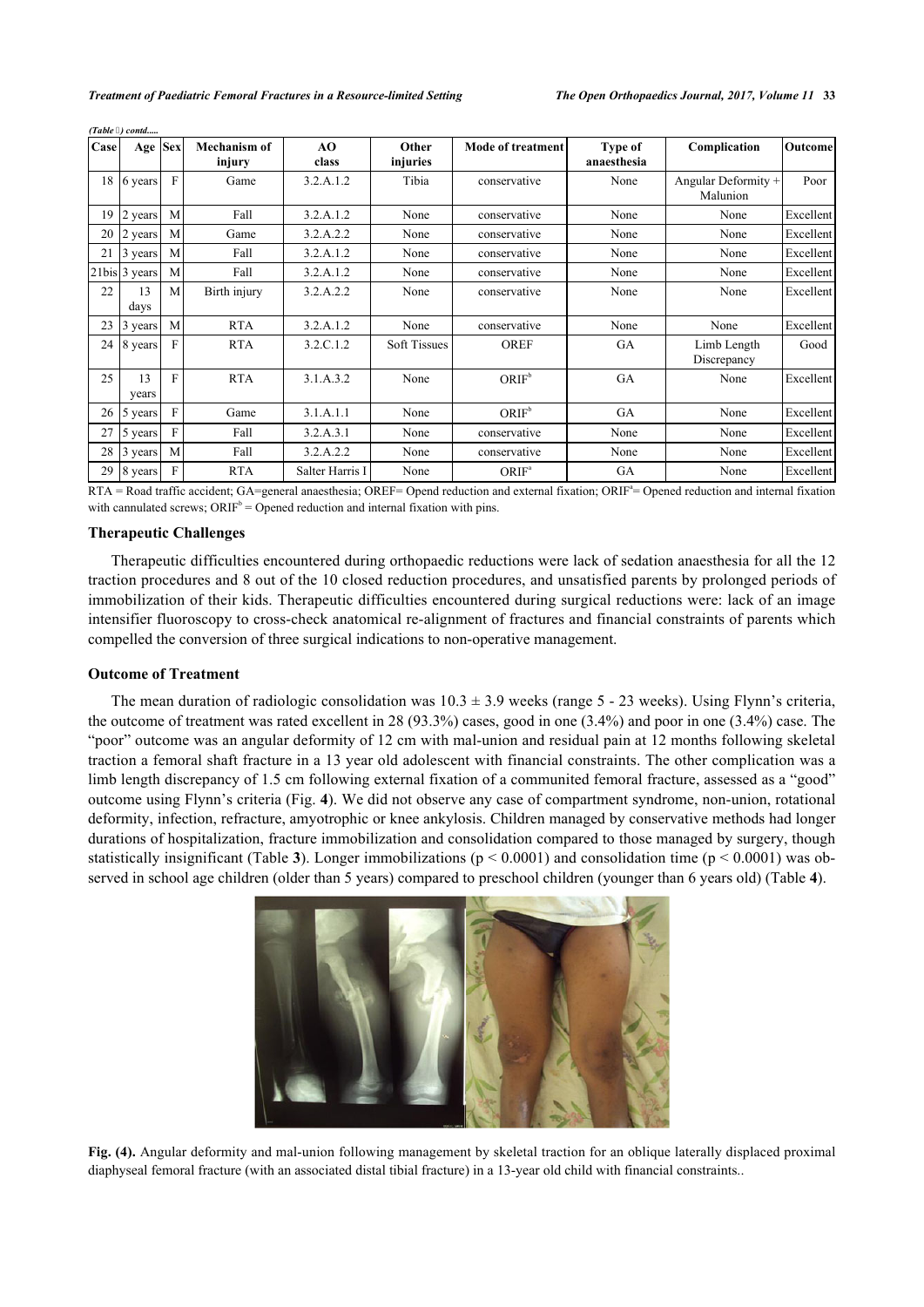#### **Table 3. Comparison of conservative and surgical treatment.**

| Variables                                | Non operative<br>treatment $N=26$ | <b>Operative</b><br><b>Treatment N=4</b> | p value |
|------------------------------------------|-----------------------------------|------------------------------------------|---------|
| Means of Length of hospital stay (weeks) | $3.0 \pm 1.1$                     | $2.7 \pm 1.2$                            | 0.6191  |
| Means of immobilization (weeks)          | $7.8 \pm 3.4$                     | $7.3 \pm 2.3$                            | 0.7799  |
| Means of consolidation (weeks)           | $10.4\pm 4.2$                     | $9.3 \pm 2.3$                            | 0.6161  |

#### <span id="page-5-0"></span>**Table 4. Comparison of conservative treatment by age groups amongst the 23 cases.**

| Variables                                | 0-5 years<br>$N=23$ | 6-15 years<br>$N=7$ | p value       |
|------------------------------------------|---------------------|---------------------|---------------|
| Means of Length of hospital stay (weeks) | $3.0 \pm 1.2$       | $3.0 \pm 0.7$       | .000          |
| Means of immobilization (weeks)          | $6.9 \pm 2.8$       | $12.3 \pm 1.1$      | ${}_{0.0001}$ |
| Means of consolidation (weeks)           | $9.3 \pm 3.0$       | $15.8 \pm 2.5$      | < 0.0001      |

## **DISCUSSION**

Femoral fractures account for 20% of paediatrics fractures admitted in our surgical department. From the current literature, they represent less than 2% of fractures in children [[1](#page-6-0)]. This may be explained by the fact that other types of paediatric fractures are less disabling in nature than femoral fractures, thus, often considered benign by the child's parents who tend to consult more traditional healers than health care centers for fracture management in our settings. Also, under-estimation of the true incidence of paediatric femoral fractures by the current literature also seems likely. These fractures pose a significant public health problem in low-income countries like Cameroon with increasing transport activities of commercial motor bikes, largely responsible for road traffic accidents in our cohort. Paediatric femoral fractures affect more boys (62.1%) than girls (37.9%), explained by the turbulent nature of boys and resultant high-risk play activities. This finding is consistent with that from other African series [\[12](#page-7-3), [14](#page-7-5), [15](#page-7-6)]. The mean age of children with femoral fractures was  $4.2 \pm 3.3$  years and the most affected age group was 0-5 years (76%) explained by the fact this age group does not yet possess matured cognitive and perceptuo-motor abilities to avoid accidental injuries [\[15](#page-7-6), [16\]](#page-7-7). As such, their physical strength outweighs judgment, and protective reflexes are not fully developed making them a high risk group for femoral fractures [[1\]](#page-6-0). This young mean age in our study may equally reflect the absence of parental awareness or education and the tendency of children to play at home or in in-secured playing grounds unsupervised. Other authors reported higher mean ages varying between due 6.8 - 7.5 years [[3,](#page-6-2) [14\]](#page-7-5).

The literature describes the mechanisms of injury of femoral fractures in children as age-dependent [[1,](#page-6-0) [3](#page-6-2), [4\]](#page-6-3). The main mechanisms in our series were unintentional injuries from falls (38%) and games (24%), consistent with our mean age of 4.2 ± 3.3 years and findings obtained in South Africa by Mughal *et al.* [\[15\]](#page-7-6). This is in contrast to other studies [\[12](#page-7-3), [14](#page-7-5), [17](#page-7-8)] which reported road traffic accident as the major aetiology in 56.7 - 68.8% of cases, explained by their relative more active and older study population with a mean ages varying between 6.5 to 12.1 years.

There is no consistency regarding fracture line presentations from the literature [\[1](#page-6-0), [3,](#page-6-2) [4\]](#page-6-3). We found 60.9% spiral, 26.1% oblique, 8.7% transverse and 4.3% communited fractures. Buechsenschuetz *et al.* found that 35.2% of the fractures were oblique, 35.2% transverse, 16.9% spiral and 12.6% comminuted [\[18](#page-7-9)].

Non-operative management was the mainstay of treatment in 26/30 cases and operative treatment in 4/30 cases. The indications of operative or non-operative management used in our series were similar to those described by several authors [[6,](#page-6-6) [7\]](#page-6-5). In our study, the low mean age of participants (4.2  $\pm$  3.3 years), the low rate of associated injuries (4/29 children) and the high proportion of closed simple diaphyseal non displaced fractures (23/30 cases) were already highly suggestive that there should be greater indication of a conservative approach in fracture management. Although with low quality evidence, a recent meta-analysis of randomized controlled trials concluded that compared to conservative treatment, elastic intramedullary nailing may shorten rehabilitation time [\[5](#page-6-4)]. The benefits of a speed up recovery cannot be over emphasized, given our observed longer durations of immobilization (p < 0.0001) and consolidation (p < 0.0001) in school-aged children compared to preschool children. Using Flynn's criteria, the results of treatment were excellent in 25/26 cases (96.2%) managed by non-operative methods and excellent in 3/4 cases (75%) managed operatively, with comparable durations of hospitalization, fracture immobilization and consolidation. This finding is of major economic significance in our resource-constrained setting where many parents cannot afford surgical management for their injured children. As reported by other African authors [[11](#page-7-2), [14](#page-7-5), [17\]](#page-7-8), we encountered infrastructural challenges from our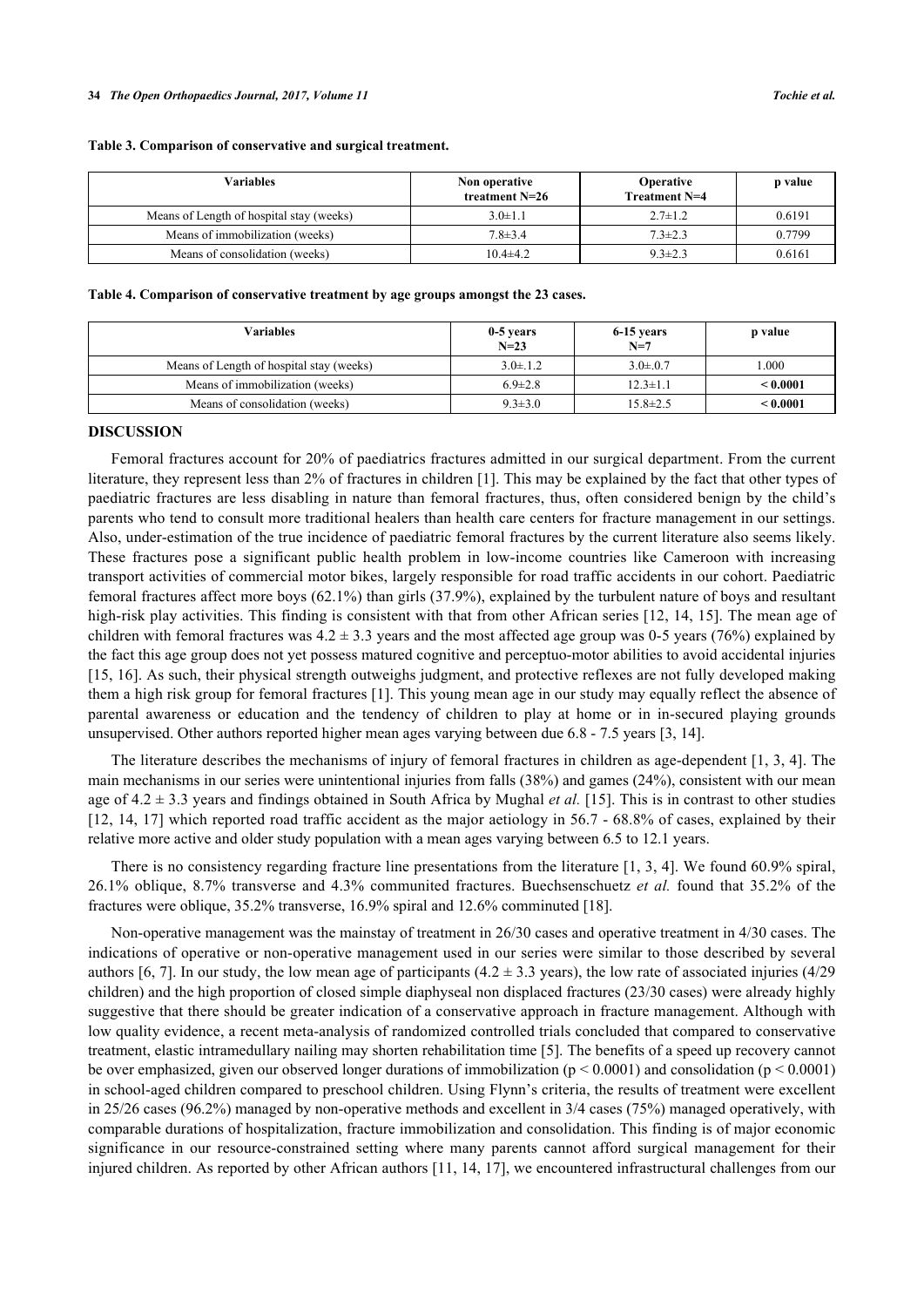#### *Treatment of Paediatric Femoral Fractures in a Resource-limited Setting The Open Orthopaedics Journal, 2017, Volume 11* **35**

health care setting as well as parental financial constraints which precluded optimal management of our patients. Measures which reduce hospital stay like home traction for toddlers and a brief period of traction followed by casting may curb these therapeutic challenges. Also, means for elastic intramedullary nailing and image intensifier fluoroscopy, should be put at the disposal of centers managing these fractures. While implementation of a national health insurance may ensure that injured children are being given the appropriate timely treatment and help resolve parental financial constraints.

We acknowledge some drawbacks of our study; its small sample size (n=30) and single study setting. As such, our findings may be generalized to the entire nation with caution. However, based on well followed-up patients, we have used a cohort design to provide a contribution of level II scientific evidence to the scarcity of data on the treatment, challenges and outcomes of paediatric femoral fractures in the sub-Saharan African region. These findings may guide clinicians making informed decisions in their therapeutic strategies for paediatrics femoral fractures in resourcechallenged environments.

## **CONCLUSION**

Our findings suggest that one out of every five paediatrics fractures encountered at our surgical department, are femoral fractures. Affected children are often younger than six years and boys are more affected than girls. Parents need to be sensitized on preventable aetiologies so as to be more vigilant. The treatment of these fractures by conservative methods yields favourable outcomes. This is of great economic interest in our resource-limited setting. However, modern evidence-based surgical techniques like elastic intramedullary nailing are needed for early rehabilitation, a better patient-parent satisfaction and prevent poor school attendance of injured school-aged children. Good quality multi-center randomized controlled trials comparing conservative versus surgical interventions for treating paediatric femoral fractures in sub-Saharan Africa are needed.

## **LIST OF ABBREVIATIONS**

| AO  | $=$ | Arbeitsgemeineschaft fur Osteosynthesefragen |
|-----|-----|----------------------------------------------|
| PFF | $=$ | Paediatric femoral fracture                  |

#### **CONFLICT OF INTEREST**

The authors confirm that this article content has no conflict of interest.

## **ACKNOWLEDGEMENTS**

We sincerely thank the entire staff of the surgical unit of the University Teaching Hospital for their hospitality and commitment in ensuring a smooth run of the study.

#### **REFERENCES**

- <span id="page-6-0"></span>[1] Hinton RY, Lincoln A, Crockett MM, Sponseller P, Smith G. Fractures of the femoral shaft in children. Incidence, mechanisms, and sociodemographic risk factors. J Bone Joint Surg Am 1999; 81(4): 500-9. [PMID: 10225795]. [\[http://dx.doi.org/10.2106/00004623-199904000-00007](http://dx.doi.org/10.2106/00004623-199904000-00007)] [PMID: [10225795\]](http://www.ncbi.nlm.nih.gov/pubmed/10225795)
- <span id="page-6-1"></span>[2] Sela Y, Hershkovich O, Sher-Lurie N, Schindler A, Givon U. Pediatric femoral shaft fractures: treatment strategies according to age13 years of experience in one medical center. J Orthop Surg 2013; 8: 23. [\[http://dx.doi.org/10.1186/1749-799X-8-23\]](http://dx.doi.org/10.1186/1749-799X-8-23) [PMID: [23866728](http://www.ncbi.nlm.nih.gov/pubmed/23866728)]
- <span id="page-6-2"></span>[3] Hoffmann CR, Traldi EF, Posser A. Epidemiological study of children diaphyseal femoral fractures. Rev Bras Ortop Engl Ed 2012; 47(2): 186-90.

[\[http://dx.doi.org/10.1590/S0102-36162012000200007\]](http://dx.doi.org/10.1590/S0102-36162012000200007)

- <span id="page-6-3"></span>[4] Brown D, Fisher E. Femur fractures in infants and young children. Am J Public Health 2004; 94(4): 558-60. [\[http://dx.doi.org/10.2105/AJPH.94.4.558\]](http://dx.doi.org/10.2105/AJPH.94.4.558) [PMID: [15054003](http://www.ncbi.nlm.nih.gov/pubmed/15054003)]
- <span id="page-6-4"></span>[5] Madhuri V, Dutt V, Gahukamble AD, Tharyan P. Interventions for treating femoral shaft fractures in children and adolescents. Cochrane Database Syst Rev 2014; 7(7): CD009076. [\[http://dx.doi.org/10.1002/14651858.CD009076.pub2\]](http://dx.doi.org/10.1002/14651858.CD009076.pub2) [PMID: [25072888](http://www.ncbi.nlm.nih.gov/pubmed/25072888)]
- <span id="page-6-6"></span>[6] Kosuge D, Barry M. Changing trends in the management of childrens fractures. Bone Joint J 2015; 97-B(4): 442-8. [\[http://dx.doi.org/10.1302/0301-620X.97B4.34723\]](http://dx.doi.org/10.1302/0301-620X.97B4.34723) [PMID: [25820880](http://www.ncbi.nlm.nih.gov/pubmed/25820880)]
- <span id="page-6-5"></span>[7] Bassett WP, Safier S, Herman MJ, Kozin SH, Abzug JM. Complications of pediatric femoral shaft and distal physeal fractures. Instr Course Lect 2015; 64: 461-70. [PMID: [25745929\]](http://www.ncbi.nlm.nih.gov/pubmed/25745929)